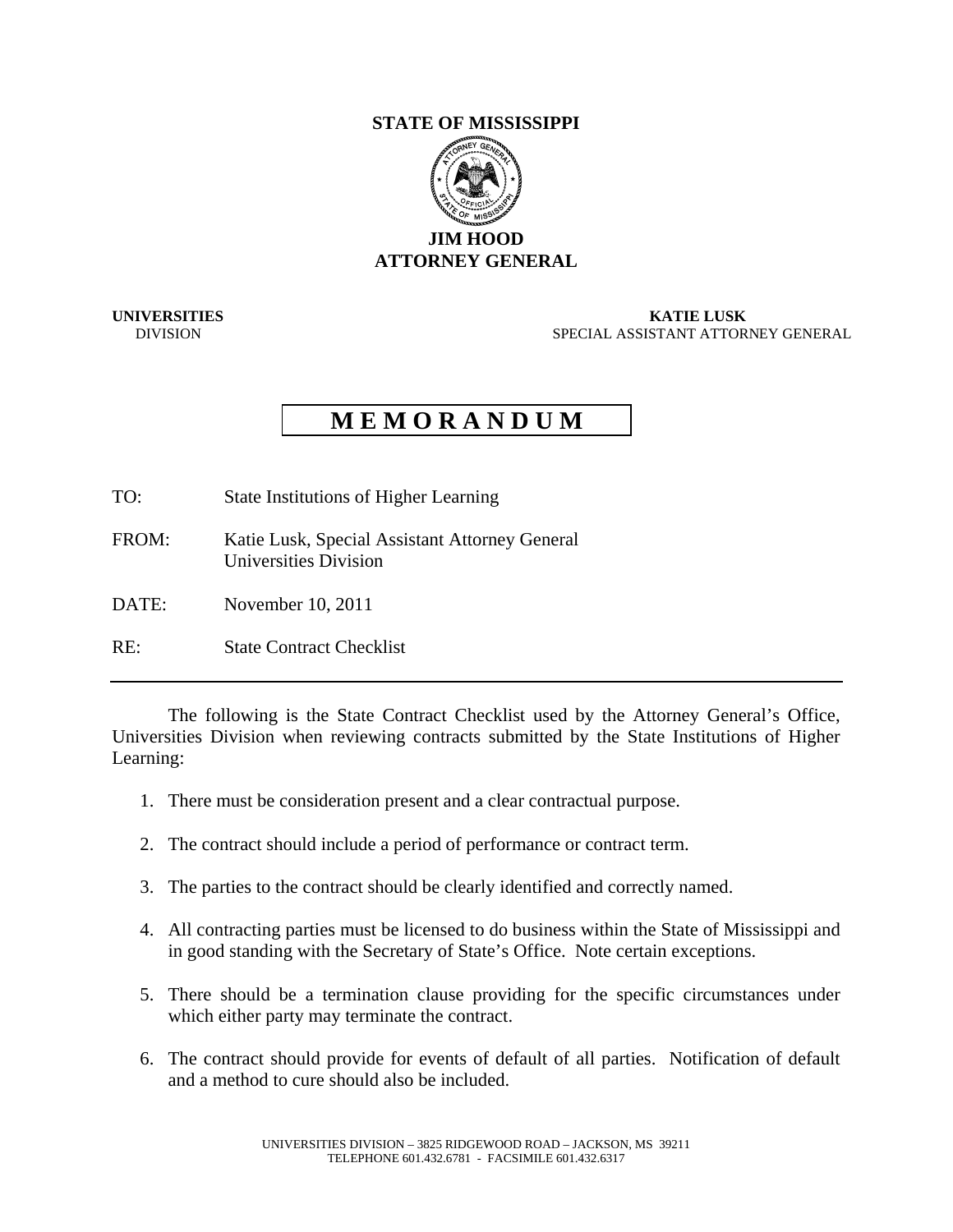- 7. There should be signature lines for execution by the proper individuals who have the legal authority to represent and legally bind the parties to the contract.
- 8. All provisions should be clear and unambiguous, leaving no room for multiple interpretations of the parties' obligations under the contract.
- 9. All exhibits and attachments referenced in the contract must be attached.
- 10. The contract should clearly specify the required amount, time and manner of payment. The provision should comply with Miss. Code Ann. § 31-7-301, et. seq. that provides for payment within forty-five (45) days of the date the invoice is received.
- 11. The university cannot contractually agree to pre-pay in advance for goods and services.
- 12. The contract should include a non-availability of funds clause that provides for termination by the university in the event the funds appropriated by the legislature become unavailable.
- 13. Clauses that require the university to indemnify or hold harmless the other party should be deleted.
- 14. Clauses that limit the other party's liability to the university should be deleted. The exception is an expressed limitation for breach of implied warranties of merchantability and fitness for a particular purpose concerning computer hardware, computer software and services performed on computer hardware and software, which are sold between merchants.
- 15. If the contract is for computer services, etc., it should contain the following language:

"Upon expiration or earlier termination of the Agreement, Contractor agrees that University may elect to have Contractor migrate the data to a University computer at no cost to University, or for Contractor to provide the data to University in another form which is acceptable to University at no cost to University."

- 16. Arbitration clauses should be deleted.
- 17. Most contracts should include a "Force Majeure" or "Acts of God" provision.
- 18. If the contract contains a confidentiality clause, it should be modified to make the clause enforceable to the extent permitted by the Miss. Public Records Act.
- 19. The contract should be governed by the laws of the State of Mississippi and venue cannot be agreed to outside of the State of Mississippi.
- 20. The contract should contain a clause stating that the contract contains the entire agreement of the parties.